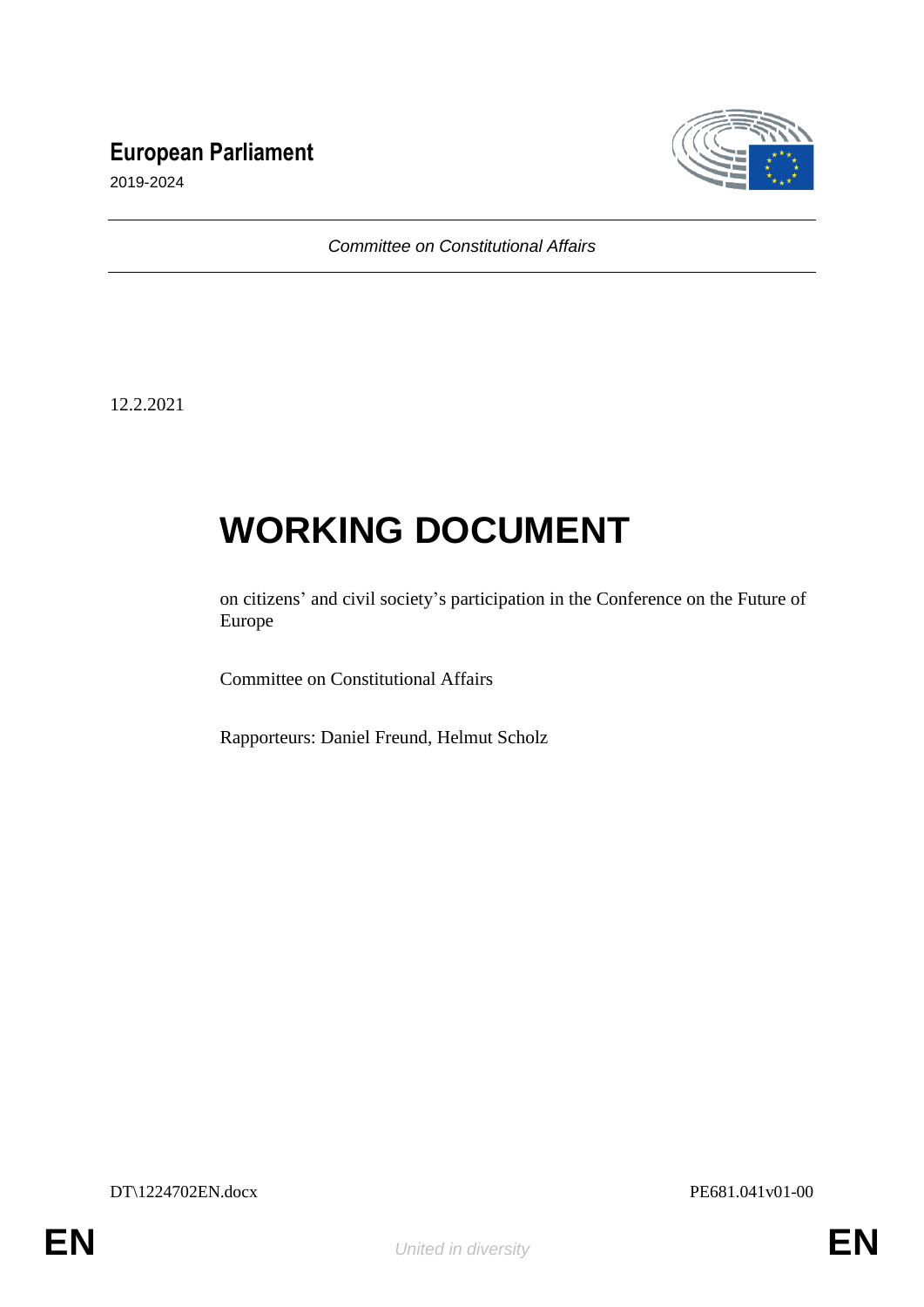# **A. Overview of the proposals of Parliament, the Council and the Commission**

## **Introduction**

This Working Document on citizens' and civil society's participation in the Conference on the Future of Europe (hereafter 'the Conference') intends to offer some reflections, ahead of the start of the Conference, on the way in which Citizens' and Youth Agoras, as well as other forms of participation of citizens, could be organised in the Conference; on the feedback mechanisms between the different actors and discussion platforms at the Conference; and on the way in which civil society can be involved and contribute expert advice.

The positions of Parliament<sup>1</sup> and the Commission<sup>2</sup> on the Conference on the Future of Europe were adopted in January 2020, before the outbreak of the COVID-19 pandemic. In June 2020, Parliament adopted a second resolution on the Conference, in which it expressed regret that the Council had still not adopted its position and insisted that the Conference start as soon as possible in the autumn of that year. The Council subsequently adopted its mandate that same month<sup>3</sup>.

All three institutions have underlined the need for a bottom-up, inclusive and open process in which citizens can express their ideas and also shape the agenda of the Conference.

During the last legislature, EU institutions and bodies, as well as Member States, undertook various initiatives to engage with citizens, especially in the context of the Future of Europe debate. All three institutions have stated that they believe the Conference should build on different forms of citizens' dialogues and consultations held in previous years.

All institutions, bodies, representatives and stakeholders at national, regional and local level should share the responsibility of promoting the Conference. The objectives for involving citizens should be stated as concretely as possible, since they will also form the basis for the criteria of success.

Parliament has underlined that the institutions need to agree to apply methodologies to collect and process citizens' input that are uniform and consistent across all Member States and at EU level, in order to find an appropriate balance between a common format and diverse national approaches.

All three institutions have underlined that citizens should have a voice in shaping the agenda of the Conference. The Commission has made clear its wish for the discussion topics to be based on the EU's headline ambitions and for there to be a parallel policy and institutional strand in the discussions. The Council has stressed that the agenda should be policy-driven and focused on implementing the EU's strategic agenda and further developing policies in the medium to long term, with some ancillary discussions on cross-cutting issues related to the EU's ability to deliver on its priorities. Parliament has underlined that for the Conference to be a truly bottom-up process, there should be no limitations on the scope, policy fields or

 $\overline{a}$ <sup>1</sup> European Parliament resolution of 15 January 2020 on the European Parliament's position on the Conference on the Future of Europe, (texts adopted, P9\_TA(2020)0010).

<sup>2</sup> Commission communication of 22 January 2020 on shaping the Conference on the Future of Europe (COM(2020)0027).

<sup>3</sup> Council position of 24 June 2020 on the Conference on the Future of Europe.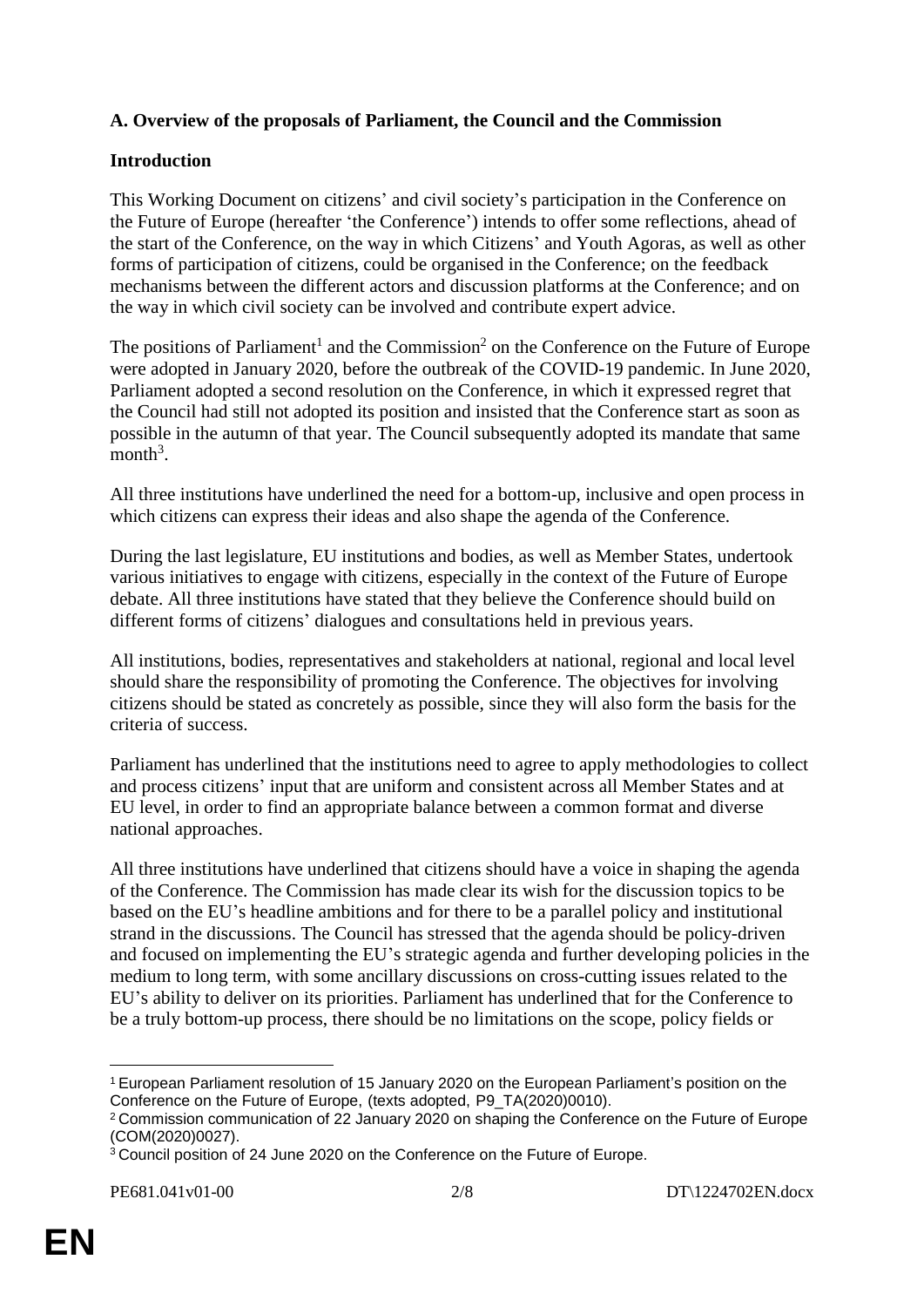methods of integration.

The Commission has suggested that deliberative panels be organised, gathering citizens and experts to discuss the contributions and views of stakeholders and elected representatives, with the aim of reflecting on how best to follow up on recommendations for action. It has also said that there is scope for a 'European citizens' panel' to meet several times during the Conference and report back to the Conference with a list of proposals or recommendations.

Parliament has gone further in this respect with its proposals to organise thematic Citizens' Agoras and a concrete interaction and feedback mechanism with a conference plenary, to which representatives of the agoras should be invited to present their proposals.

All three institutions have acknowledged the need for a concrete follow-up on the outcome of the Conference. This will be essential to ensure the dialogue with citizens is meaningful, and to establish – as the Commission put it – 'the connection between citizens' views and practical policy-making'.

#### **B. Observations and avenues to be further explored**

### **Objectives**

The strong citizens' participation component of the Conference will serve three complementary purposes:

- increasing participatory democracy through an inclusive and open process throughout the European Union;
- contributing to the further building up and shaping of a European public space through transnational European debates, fostering a culture of citizens' participation between elections and revitalising European policy debates at national and regional levels;
- enabling the EU to focus reforms (of policies and institutions) on the issues considered most important by European citizens.

The model proposed should in particular build on previous experiences of citizens' dialogues and citizens' participation in the EU's work and on the main recommendations that were drawn from them, notably the need to have clarity about the purpose of such exercises, to provide information about how their outcomes will be acted upon and to enhance their common EU-wide, transnational dimension. From the very outset, citizens must be able to understand and assess whether and how exactly their involvement and input will finally feed into political decision-making.

# **Concept**

The participation of citizens and CSOs should be a key component throughout the whole conference process, including the agenda-setting process. Different online and offline tools and methods (debates, surveys etc.) should ensure that a wide range of people are reached and encouraged to participate in a bottom-up inclusive process by sharing ideas and identifying the challenges they want the EU to tackle. In the first phase, spanning a number of weeks, social partners, local authorities and civil society should aim to engage as many citizens as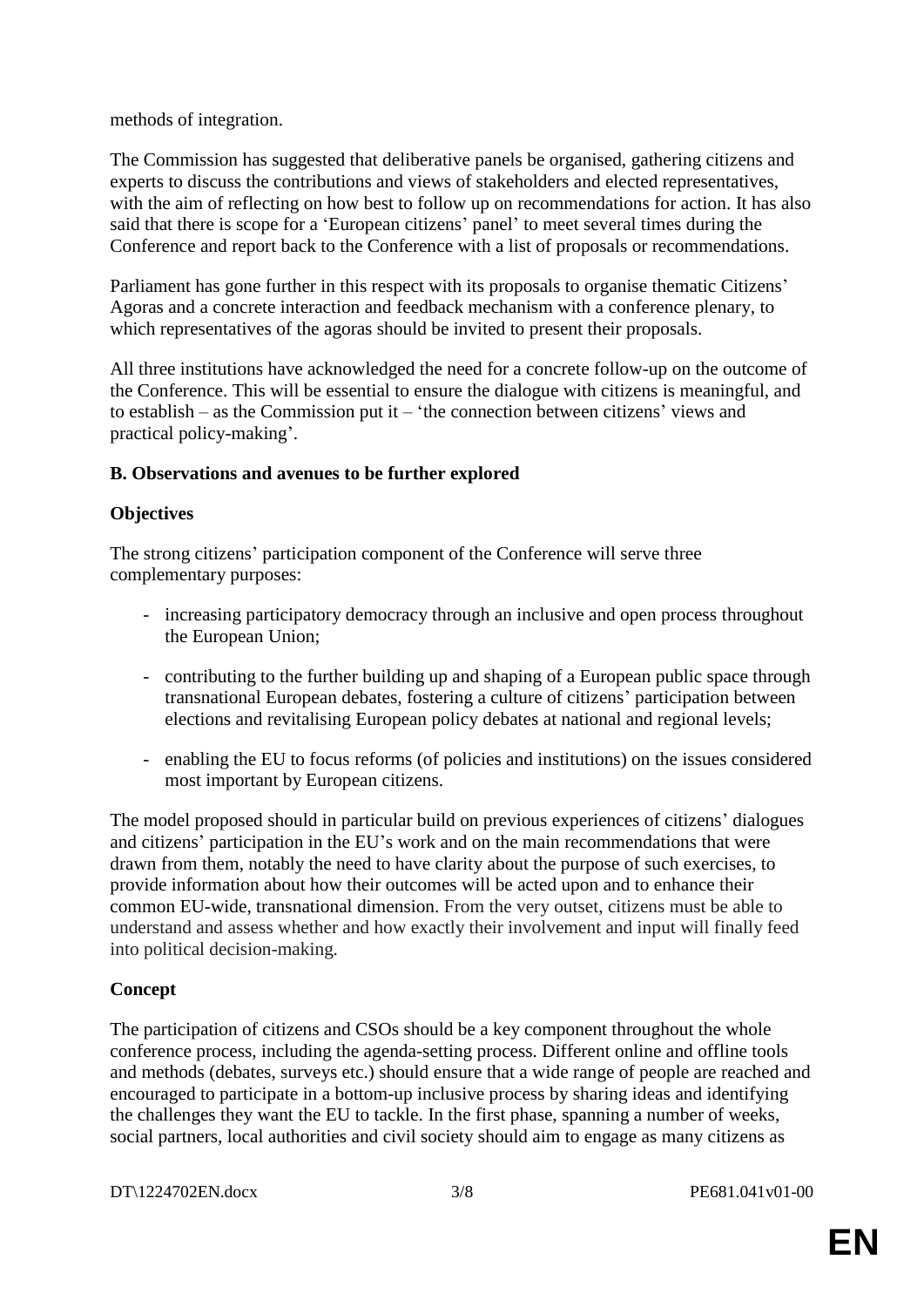possible in debates and events dealing with some of the possible themes to be discussed during the Conference. These multiple methods should be cross-checked for recurring themes and ideas. This should help to encourage citizens to submit their input for the agenda and the key topics online. In order to facilitate and structure the work of the Citizens' Agoras, the 'topics' should be selected carefully and formulated as questions that agoras will have to answer.

The thematic Citizens' Agoras and the Youth Agoras should be representative and composed of randomly selected<sup>4</sup> citizens who will gather regularly throughout the process with a view to formulating recommendations. Their recommendations should be discussed by the different institutional pillars of the Conference. This possibility for the citizens involved to present their recommendations, and a feedback loop to ensure they can react to the conference outcome, will ensure a strong connection between the outcome of the Conference and the work of the Citizens' Agoras, without, however, civil society actors, citizens' councils and other stakeholders wielding any decision-making power.

Parliament's resolution of 15 January 2020 states that the Conference should seek ways of involving representatives of the EU candidate countries in discussions on the future of Europe. Beyond candidate countries, one could also explore if there could be ways to involve citizens from potential candidate countries, the European Economic Area (EEA) states, the United Kingdom and European Neighbourhood Policy (ENP) countries in some specific discussions, within the framework of their relations with the EU, as appropriate.

Young people are key stakeholders in Europe's future. Today's decisions will determine their future, and involving them in decision-making puts into practice our democratic values. It is therefore of utmost importance to actively involve young people in the Conference. This will require an intensive exchange between the EU institutions and young citizens from all the Member States. In concrete terms, young people from all over Europe should meet in order to discuss and exchange views on their priorities for European politics. As young people usually communicate differently, their voice is difficult to hear clearly in mixed-age forums or assemblies. Therefore, separate Youth Agoras should be set up and function in the same way as the other Citizens' Agoras.

A multilingual online platform with innovative participatory tools to allow citizens to share their ideas should be accessible to everyone and contain all the information about the Conference. The platform should also include a feature for recording public meetings or activities and publishing documents in all official EU languages. Civil society organisations (CSOs) and social partners should have their own dedicated space on this platform. Other actors like the EU institutions, political groups, European political parties, European social partners etc. should also be able to propose topics and make policy proposals on the platform. Furthermore, citizens should have the option to comment and support individual proposals on the platform. In this way, CSOs would have an incentive to mobilise as many of their members and followers as possible to join in the debates around the Conference. To start this process, the European Parliament, the Commission and the Council or the governing bodies of the Conference could draft a list of possible topics and questions. This draft list could then be complemented and amended by citizens, CSOs and other stakeholders, with due regard to

 $\overline{a}$ 

<sup>4</sup> I.e. chosen by randomly selecting mobile and landline telephone numbers. Any EU citizen with a telephone number could be chosen, but there would be quotas to ensure a balance of genders, ages, locations and socio-economic backgrounds, as well as exclusion criteria, as mentioned on page eight.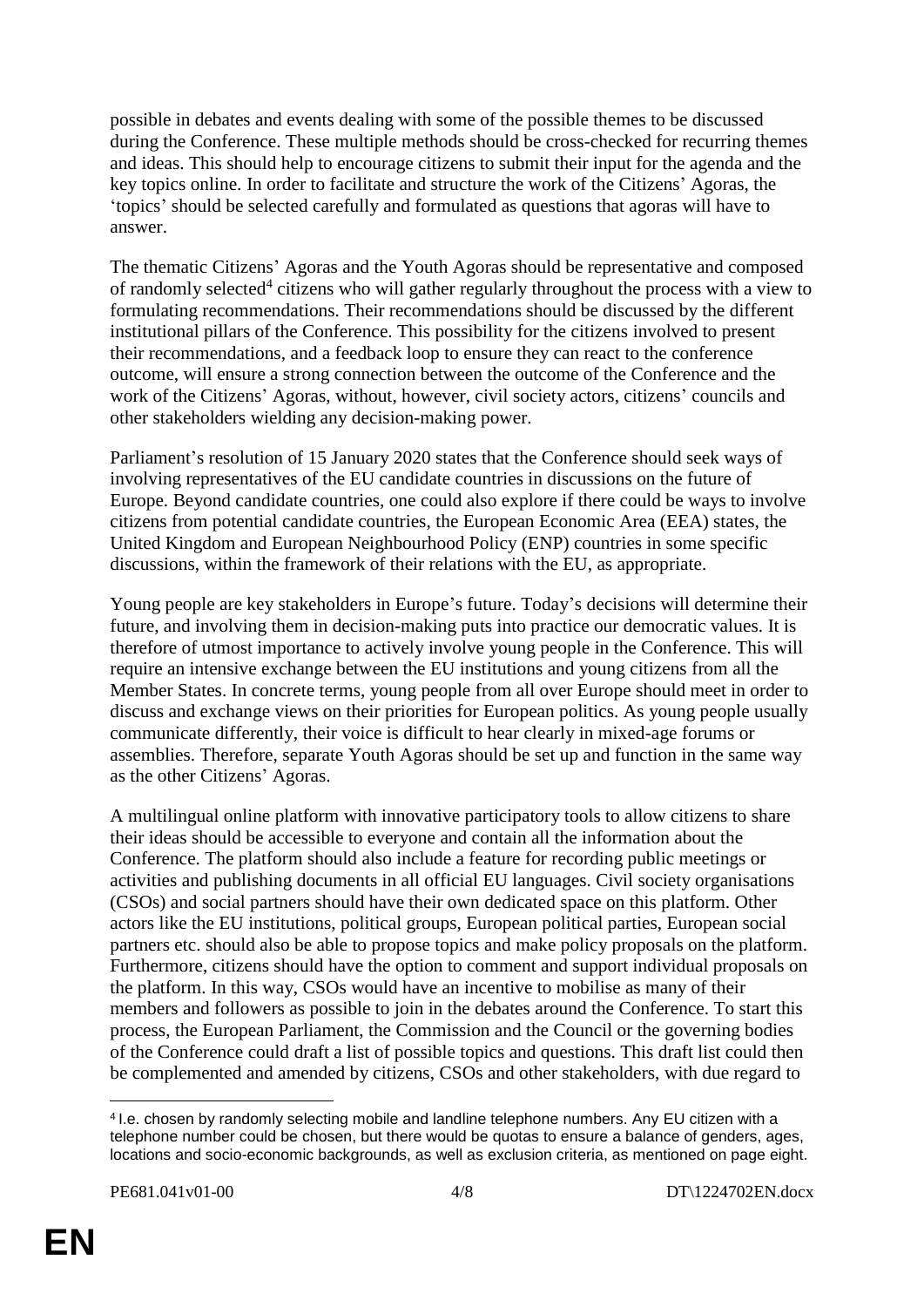the competences of the Union.

In addition, town hall meetings and other types of in-person meetings with citizens should be organised at EU, national and local level – if the COVID-19 pandemic situation allows – by institutions, bodies, governments, regional and local entities and stakeholders to help define topics/questions and policy proposals. Methodological guidelines should be available to organisers to this end. Moreover, there should be special Eurobarometer surveys to identify the topics citizens care about the most.

When the process of collecting proposals from different sources is finalised, the governing bodies of the Conference will propose topics for the Conference on this basis and draft the questions to be debated in the Citizens' and Youth Agoras. These proposals will be submitted to the conference plenary for debate and adoption. Each Citizens' Agora will then work on one topic chosen by the conference plenary.

During this phase, in addition to the Citizens' Agoras and Youth Agoras, other panels of committed citizens will also be able to start transnational, national and local debates about their visions for European policies on each theme. It will also be possible to organise special deliberative panels for youth representatives, including representatives from youth CSOs. CSOs will also be able to establish a CSO forum to contribute to discussions. In all Member States, the policy visions will be presented through the Citizens' Dialogues, with attendance of one or two high-ranking EU representatives. These policy visions will be submitted to the Conference, together with those of the thematic Citizens' Agoras, as part of the input in the deliberative stage.

#### **Citizens' Agoras and Youth Agoras**

Once the main topics have been selected, a number of Citizens' Agoras will have to work on the related questions with the aim of formulating policy proposals and recommendations to address them. They should be able to add questions to be addressed that fall within the scope of the relevant topic.

The composition of the Citizens' Agoras should be representative of diversity in the EU in terms of gender balance (aiming for an equal split), age (above voting age, cohorts for each 10-year age bracket), geography (Member States, regions and urban/rural areas), socioeconomic status and level of education.

Parliament proposed agoras of 200-300 citizens with a minimum of three persons per Member State calculated in accordance with the principle of degressive proportionality, chosen randomly by independent institutions in the Member States. For the random selection to fulfil the defined quotas (gender, age cohorts, geography and socio-economic criteria), a European lead institution needs to centrally coordinate the process carried out by independent institutions in the Member States. With 235 citizens (one third of the number of MEPs per Member State), the same degressive proportionality as that of the European Parliament could be ensured, with at least two citizens per Member State representing different genders. In line with Parliament's resolution of 15 January 2020, criteria should be defined to guarantee that elected politicians, senior government representatives and professional interest representatives cannot participate in Citizens' Agoras.

There should be between three and six meetings and a mix of expert input in the plenary and

DT\1224702EN.docx 5/8 PE681.041v01-00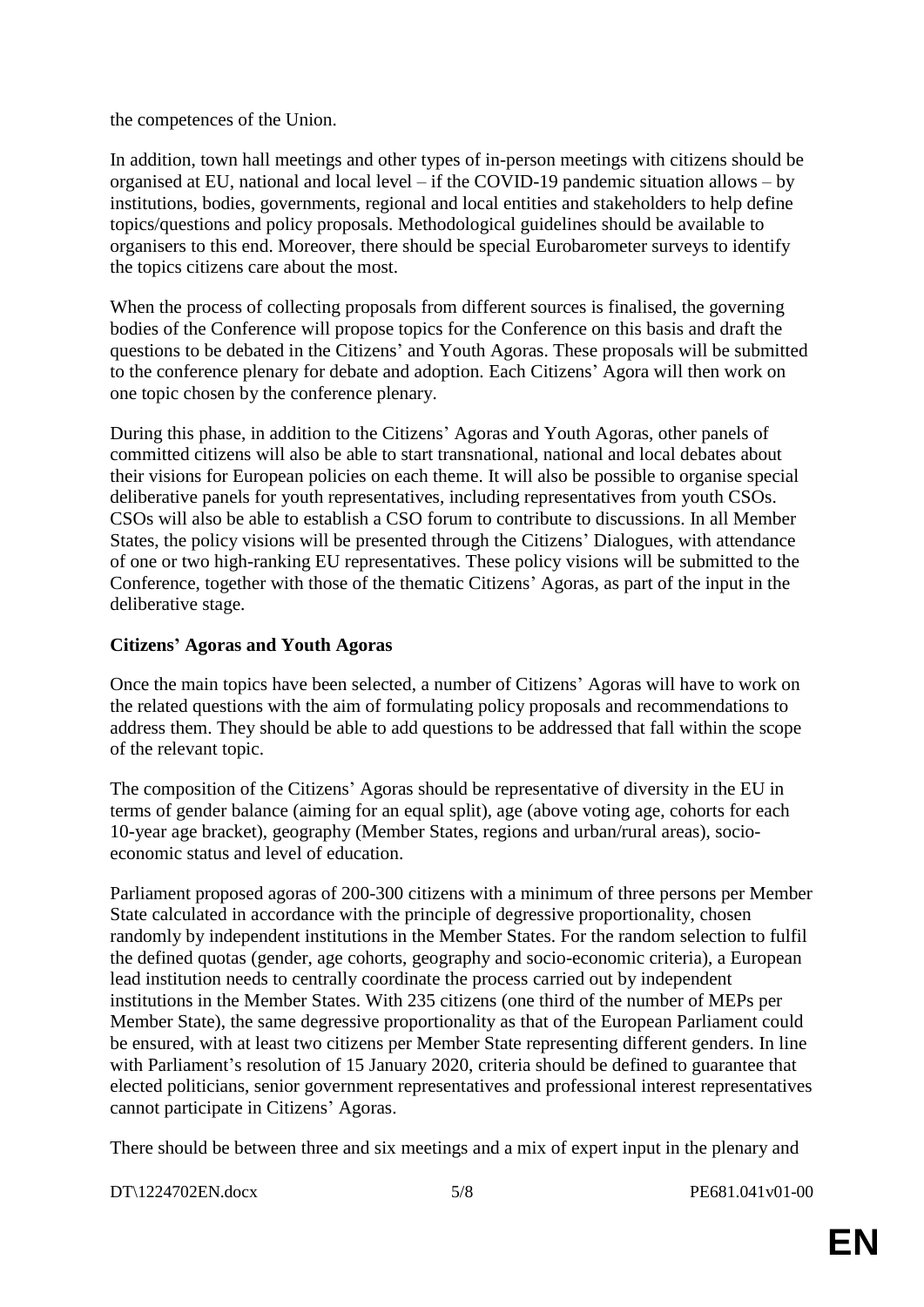discussions in smaller groups. Citizens will need training on basic EU working methods and expert input, inter alia from CSOs. There should also be political input (parties or advocacy groups) during the meetings and in written form on topics discussed by agora members. Such input should be transparent and submitted at the beginning of the process before the citizens have their defining discussions. The process needs to be facilitated by professionals, who will bring out the views of everyone around the table. All input to the Citizens' Agoras should be publicly available to the broader public. Participants of the agoras should also have ample opportunity for discussion among themselves, including in small groups. All participants should be able to follow presentations and engage in discussions in their own language. In line with Parliament's resolution of 15 January 2020, they should be assisted in terms of reimbursing their travel and accommodation costs and, where appropriate, arranging for authorised leave of absence from their workplace and compensation for social costs (e.g. loss of income, day care and special arrangements for disabled persons).

With regard to the location, the European Parliament's position, adopted before the outbreak of the COVID-19 pandemic, favours agoras being held in different locations across the Union, with different participants for each one. As long as the health crisis persists, most activities will be online, which will require the provision of adequate technical means for participants and significant online and offline support on technical and practical issues, as well as opportunities to get to know each other. As soon as the conditions allow, Citizens' Agoras will be held in different locations across the EU. In any scenario, it may be a good idea to hold the first and/or final session in Brussels/Strasbourg to emphasise that this process is taken seriously by political decision-makers.

With regard to decision-making within agoras, voting should only be used if necessary to ensure that procedures are not blocked by a few individuals. The aim should be to decide by consensus. If that is not feasible, a qualified majority of two thirds will be required to endorse recommendations.

Gender mainstreaming and inclusivity must be ensured in all aspects of the organisation of the Conference.

Participants should lead and implement the writing of recommendations with the support of facilitators and thematic experts. Final recommendations<sup>5</sup> formulated by the agoras will be recorded in the minutes taken by the Conference's secretariat.

The various recommendations should be ranked by Citizens' Agoras. The recommendations will be transmitted in writing to the conference plenary and published on the platform so that citizens and CSOs can comment on them (individually or as a result of in-person meetings, as in the listening/agenda-setting phase).

The agoras' work should be publicised to create a wider public debate and feed into the conference plenary's discussions. Representatives from the thematic and Youth Agoras are to be invited to the conference plenary to present their recommendations, follow the debate and

 $\overline{a}$ 

<sup>5</sup> There should be a few recommendations – not hundreds of proposals. With only three or five recommendations, there would be something to focus on. Positions must be exchanged between the two levels of the conference as a form of public dialogue, allowing for the further development of positions/conclusions on the topics discussed in the agoras.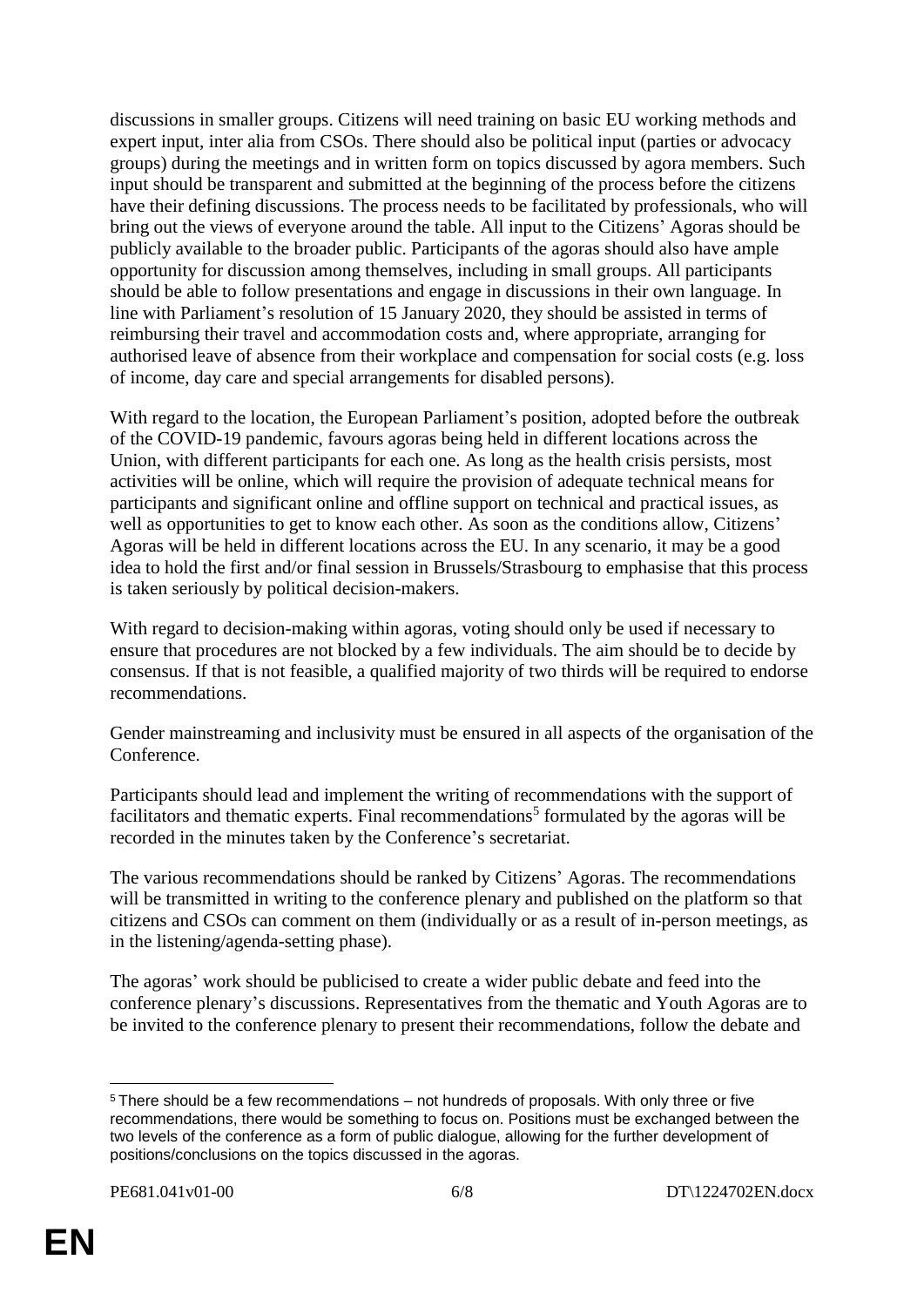respond to possible questions.

After the conference plenary has given its feedback on the provisional recommendations of the agoras, the agoras will assess and further deliberate on the feedback received from the conference plenary and from citizens/civil society provided on the platform, and will then formulate its final recommendations to the conference plenary.

#### **Treatment of the citizens' recommendations**

When the Citizens' Agoras have presented their proposals, the conference plenary will deliberate on them, as one of the main input factors of the Conference, and seek to translate them into concrete proposals for policy or other changes, including treaty change. The representatives from the agoras will be allowed to stay during the discussion in the conference plenary and consideration should be given to ways in which they could give their feedback on the final recommendation made by the conference plenary. The institutional participants of the conference plenary will be responsible for translating citizens' recommendations into conference decisions. Citizens will also be able to comment on them on the platform. The success of the Conference will depend on the political follow-up on the proceedings and results of the Conference. The EU institutions and bodies and the Member States' governments and parliaments will therefore have to genuinely follow up on the proposals made (legislative, treaty change or otherwise), each according to its competences under the Treaties.

Within the European Parliament, the Committee on Constitutional Affairs (AFCO) could be made responsible for responding within a set timeframe (in Ireland a dedicated committee ensured the follow-up).

#### **C. Summary of discussions in the Committee on Constitutional Affairs**

The working document was discussed by the AFCO Committee on 3 December 2020 and on 27 January 2021.

During the exchange of views on the first draft on 3 December 2020, the rapporteurs underlined the importance of citizens being meaningfully involved throughout the course of the Conference, outlining their thoughts on citizens' involvement in the listening, agenda setting and deliberative phases, as well as their thoughts on the composition and working methods of Citizens' and Youth agoras and the feedback mechanism with the institutional pillar of the Conference, based on Parliament's resolution of 15 January 2020. They underlined furthermore the need for a concrete follow-up on the outcome of the Conference to ensure that citizens feel that their voice has been heard. The ensuing debate showed unanimous support for the meaningful participation of citizens in the Conference, with overlapping roles and responsibilities of the citizens and institutions being the main concern. The majority of Members spoke about the need for real interaction between the different pillars of the Conference, while clearly distinguishing the different roles of citizens and the institutions in the process and the follow-up on the Conference. Several Members mentioned the added value of the process in developing a permanent mechanism for citizens' participation in EU decision-making. Some of them raised the issue of the timeline, possible frequency and locations of the agoras, as well as further elements of citizens' participation (on-/off line, decentralised events throughout Europe, transnational character of debates) besides the agoras. Others underlined the need for focused discussions and concrete

DT\1224702EN.docx 7/8 PE681.041v01-00